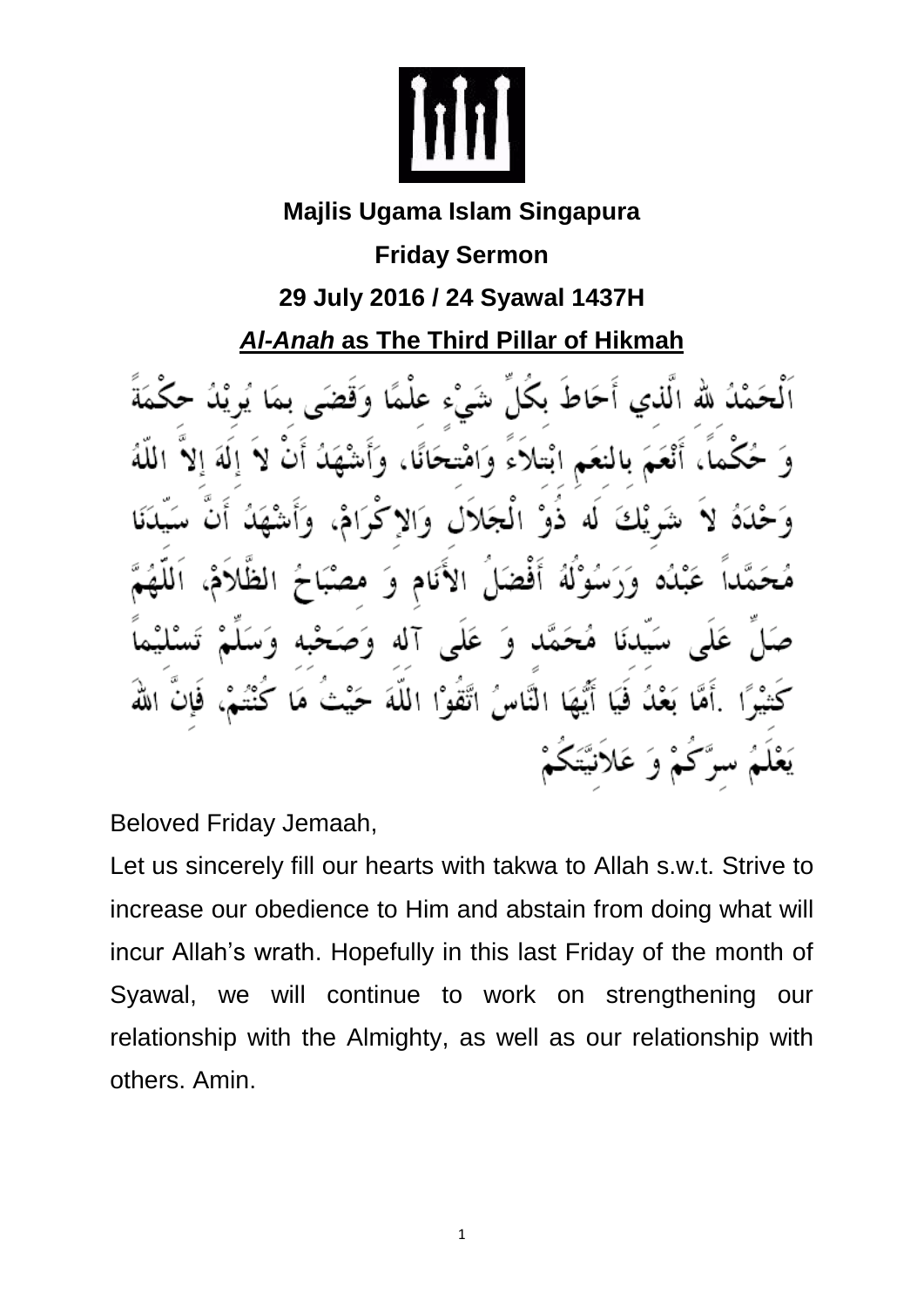Jemaah,

In today's advanced world, many things can be done within a short period of time. Travelling from one country to another, which used to take a long time, can now be done in a much shorter time. In fact, efforts to search for hadith can now be done easily with the widespread availability of information and knowledge. This is contrary to the past, where scholars had to travel long distances and at times for months, just to listen to a hadith of Rasulullah s.a.w. Thus, we cannot deny that this advancement is a positive development but it begets another question: is it proper that we can now have access to all these in a blink of an eye?

Beloved Friday Jemaah,

Have we ever reflected upon why Allah s.w.t. revealed the Quran to Prophet Muhammad s.a.w. in stages, when He could have revealed in all at once?

Have we ever sat and thought about why Allah s.w.t. created this universe in stages when He could have created it all at once, within the blink of an eye? The skies and the earth were created in six stages as Allah s.w.t. had revealed in the Quran, in surah Hud, verse seven:

2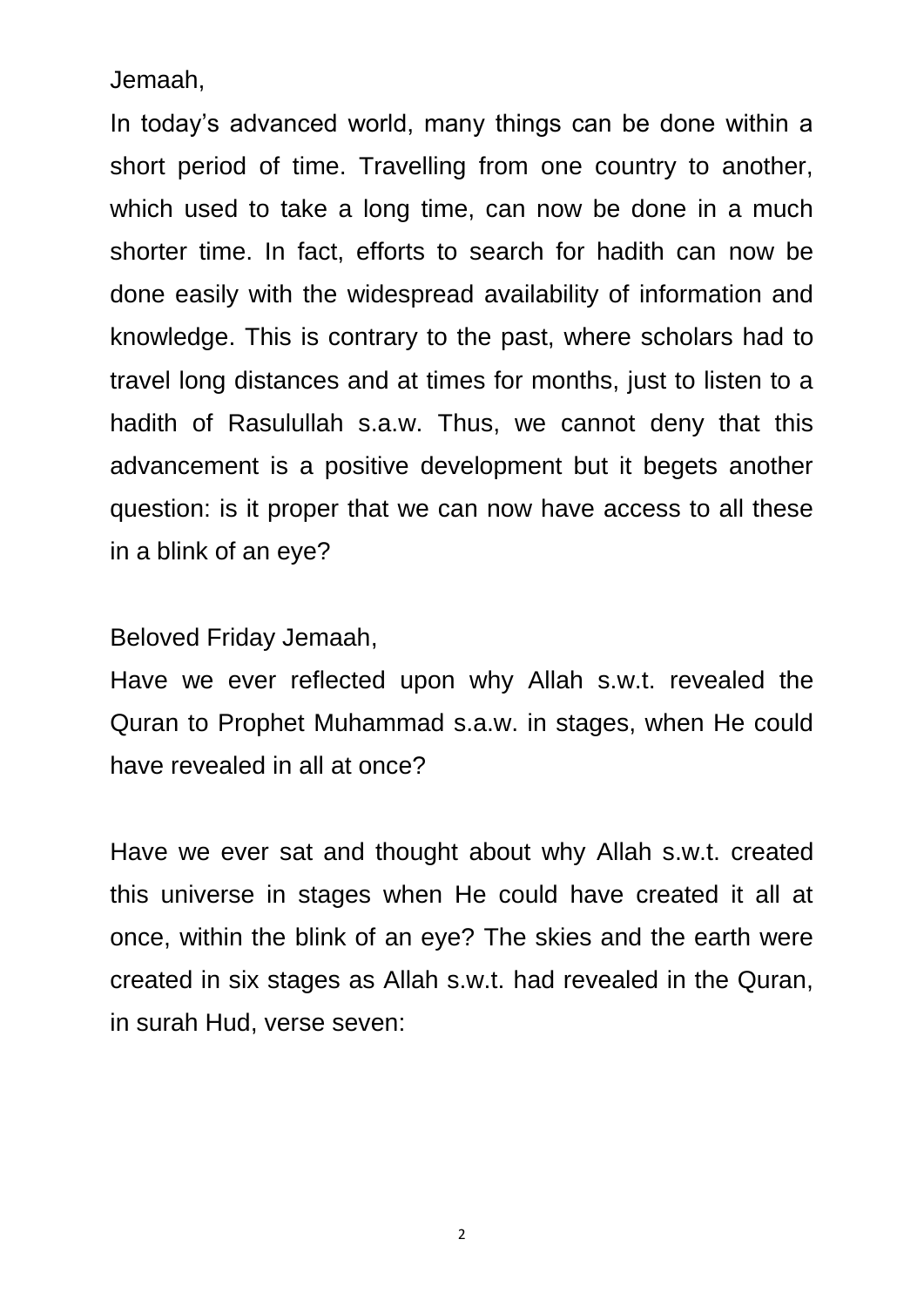Meaning: *"And it is He who created the heavens and the earth in six days - and His Throne had been upon water - that He might test you as to which of you is best in deed. But if you say, "Indeed, you are resurrected after death," those who disbelieve will surely say, "This is not but obvious magic."*

### Jemaah,

Among the wisdom or hikmah behind the revelation of Quran and the creation of the skies and the earth in stages, is to teach humankind not to be rash in their actions. This is what is meant by *Al-Anah.*

In our excitement to witness the outcome of our efforts, we sometimes rush through something. We need to realise that not all our goals and objectives can be achieved within a short period of time. It is impossible for us to pluck the fruits from the tree that we have just planted for a day. This is the cycle of life that has to be experienced by every human.

3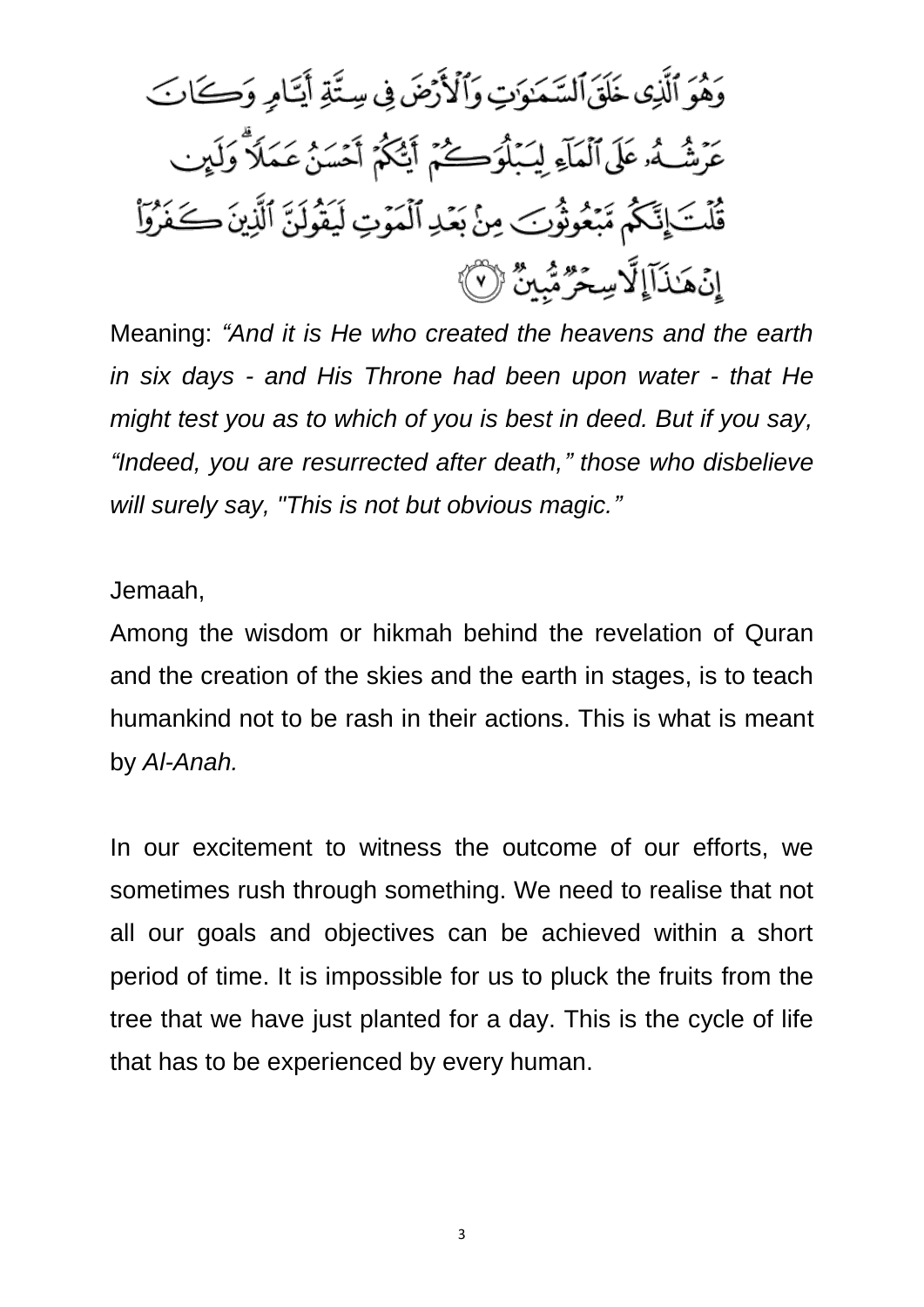Blessed Friday Jemaah,

I would like to put forth three steps that we can apply in our lives that will help us to instil the character of *al-Anah* in ourselves.

**The first step** is to always do something in stages or *tadarruj*. All of us hope for positive changes in our family members, and even at the workplace, but we need to realise that changes will happen in stages.

There is a story that is about the leader 'Umar bin Abdul Aziz. Once, his son felt that 'Umar's efforts to straighten the political administration of the country and social affairs of the community was taking a long time. He said to his dad: "Father, why didn't you implement changes immediately? By Allah, I do not care if the both of us are ruined in our efforts to uphold the truth."

'Umar bin Abdul Aziz rahimahullah replied: "Do not be hasty, my son. Allah mentioned the ill effects of alcohol twice in the Quran. And it was only after that He prohibited the consumption of alcohol. I fear that if we were to force people to accept the truth immediately, then they would have also rejected the truth immediately."

Let us observe what Saidatina 'Aisyah r.a. said about the third approach. Ummul Mukminin 'Aisyah r.a. said: "The first verses that were revealed were centred around Paradise and Hellfire.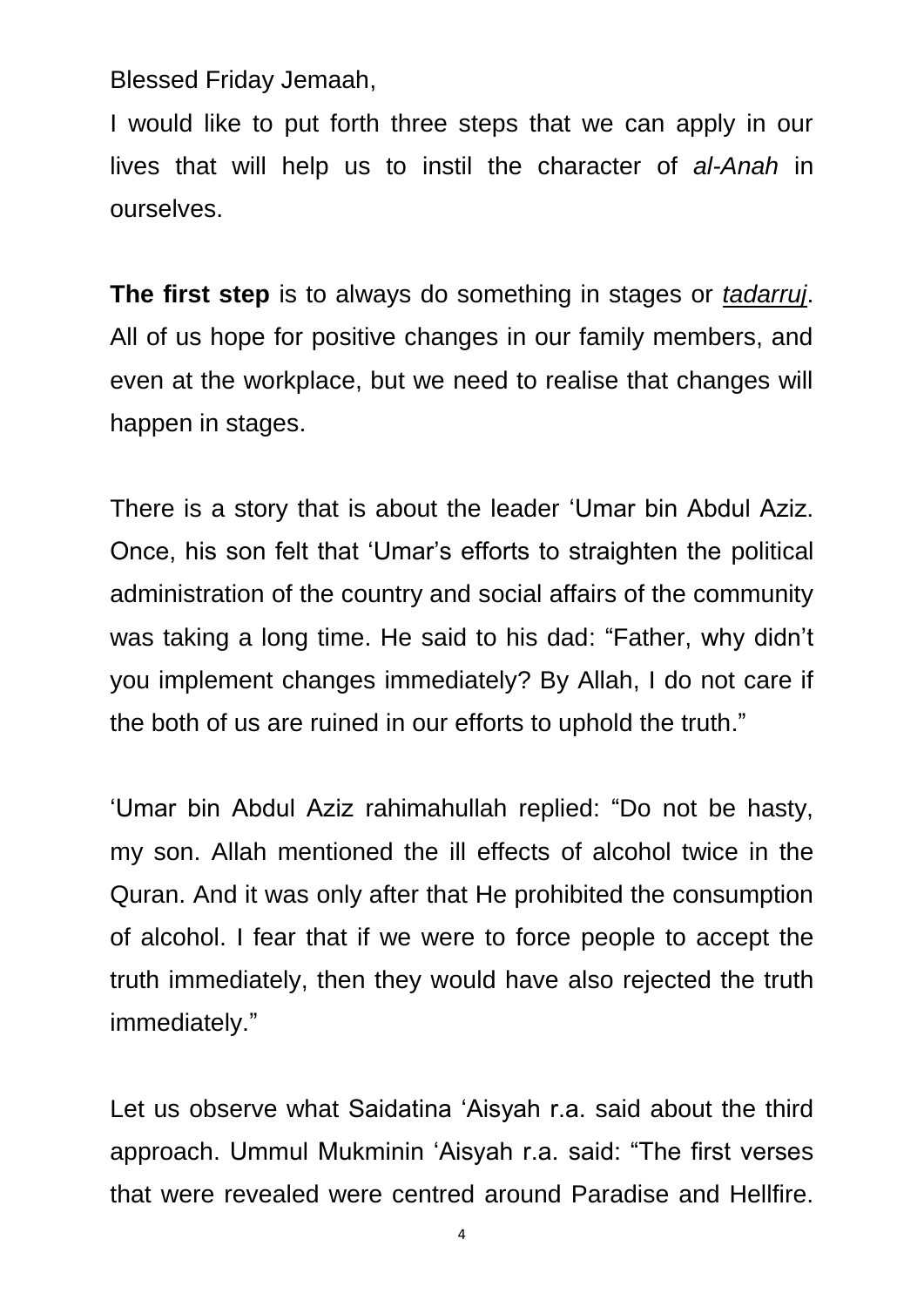Later, when more people started embracing Islam, verses explaining the halal and haram were then revealed. Had the first verse revealed been: "Do not consume alcohol", then they would have said, "We will not leave alcohol". And had the first verse revealed been, "Do not commit adultery", then they would have said: "We will not leave adultery".

**The second step** is ensuring that the effort we want to undertake is proportionate to our abilities, and is within our means. Every one of us knows his or her own weaknesses and strengths. Hence, whatever efforts that a Muslim wants to undertake, he must be smart in choosing the right strategy and have realistic expectations, so that the outcomes that he desires can be realised within the right time. For example, there are people who suddenly feel a renewed sense of enthusiasm to observe the religion diligently, but in his excitement to observe and uphold religious practices, it can cause difficulties, challenges and even bring about tension within the family. Obviously, this is not the outcome desired by Islam for its followers.

#### Jemaah,

**The last step that we can consider** is to cleverly balance between the benefits that we want to gain and the difficulties that will arise from our effort. Anas bin Malik r.a. narrated, "When we were at the mosque with Rasulullah s.a.w., when suddenly an Arab Bedouin came and he urinated in the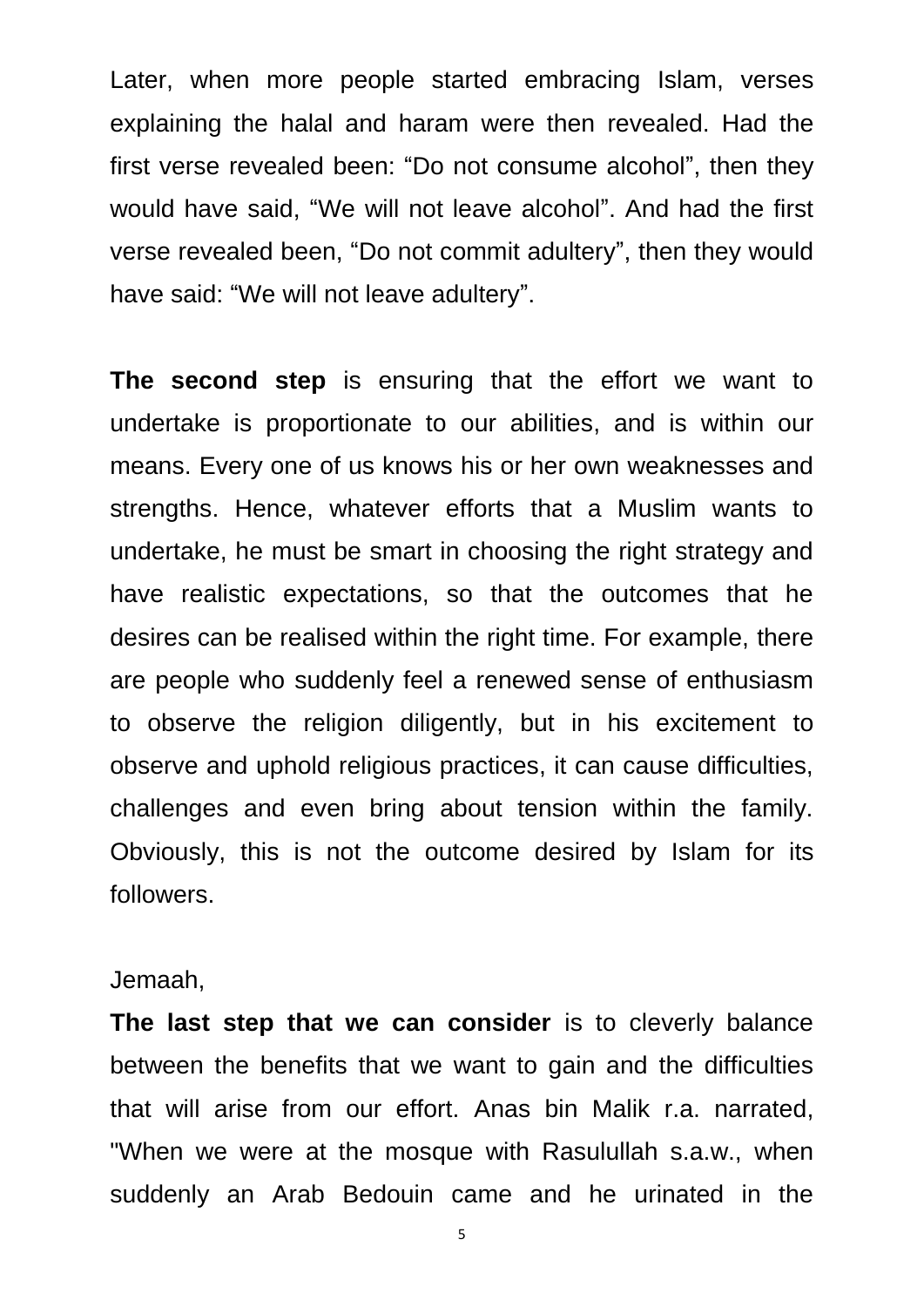mosque. The companions said then shouted "Mah! Mah! (as a sign of disagreement)". Rasulullah s.a.w. then said, "Do not shout at him, let him be." So they left the man until he was done urinating. After that, Rasulullah s.a.w. called out to him and said: "Verily the mosque is not an appropriate place for urinating nor a dirty place. It is a place for the remembrance of Allah, solat and reciting the Quran." Then Rasulullah s.a.w. asked someone to bring him some water and he poured the water over it." [Hadith reported by al-Bukhari and Muslim]

### Beloved Jemaah,

When we reflect upon this hadith, we cannot deny that the companions had good intentions of wanting to prevent the Bedouin from urinating in the mosque, so as not to dirty the mosque. However, their actions could have also caused him to run in fear and that might have caused the urine to be splashed in more areas of the mosque. It could have also caused harm for the Bedouin. The negative consequences in preventing him from urinating in the mosque were thus more than the negative consequences of allowing him to continue to urinate. It is with this wisdom that Rasulullah s.a.w. had ordered the companions to let the Bedouin finish urinating.

### Friday Jemaah,

In our efforts to develop the traits of hikmah, Al-Hilm or politeness as well as Al-Anah or calmness, we need to be equipped with knowledge. Let us increase our efforts in reading

6